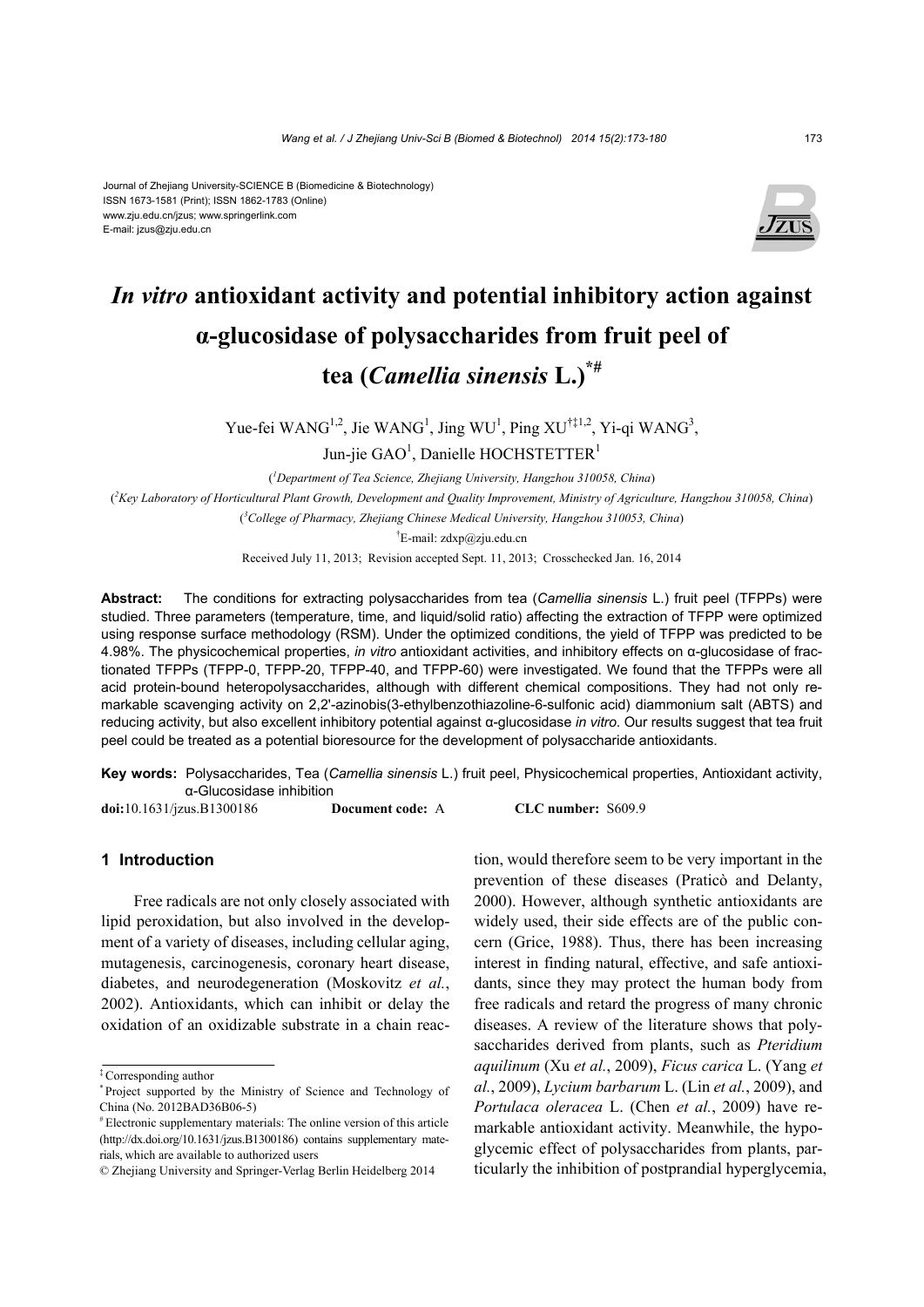has been highlighted recently (Zhu *et al.*, 2013). Furthermore, their potential inhibitory action against α-glucosidase has been proposed as one of the main mechanisms responsible for this hypoglycemic effect (Wang *et al.*, 2012).

Tea (*Camellia sinensis* L.) fruit peel is the main byproduct of the production of tea seed oil, which has long been recognized as an edible oil of high quality. As a result of the increasing popularity of tea seed oil, the yield of tea fruit peel has also increased. However, most tea fruit peel is discarded as industrial waste, resulting in loss of a valuable resource and environmental pollution. Nowadays, recovery of bioactive compounds, including polysaccharides, from food processing wastes is attracting increasing attention as a potentially cheap and reliable source of new and efficient natural antioxidants (Xu *et al*., 2012; Çam and Aaby, 2010). The extraction and bioactivities of polysaccharides from the seeds of *Plantago asiatica* L. (Ye *et al.*, 2011), the fruit shell of *Camellia oleifera*  Abel (Shen *et al.*, 2010), and the seabuckthorn pericarp (Ma *et al.*, 2011) have been reported. However, to the best of our knowledge, little information is available about the polysaccharides from tea fruit peel (TFPPs).

The objectives of this study were to optimize the conditions for extracting polysaccharides from tea fruit peel by response surface methodology (RSM), and to fractionate the polysaccharides using graded ethanol precipitation. The physicochemical properties and *in vitro* activities, including the antioxidant activity and inhibitory potential against  $\alpha$ -glucosidase, of the fractionated polysaccharides were also investigated.

## **2 Materials and methods**

## **2.1 Materials and experimental design**

Tea (*Camellia sinensis* L.) fruit was collected from the Panban tea garden (Zhejiang, China) in December, 2012. The ground fruit peel was treated with ethanol, followed by water extraction. A central composite design was applied and RSM was used to determine the optimum conditions for water extraction of total polysaccharide from ground fruit peel. After extraction with ethanol, centrifugation, and dialysis to give crude polysaccharides, the extract was further fractionated by ethanol at concentrations of 0%, 20%, 40%, and 60%.

## **2.2 Composition analysis**

Neutral sugar content was measured by the anthrone-sulfuric acid method (Morris, 1948) using D-glucose as a standard reference. High-performance liquid chromatography (HPLC) equipment and Fourier transform infrared spectroscopy (FTIR) were used to identify the chemical compositions.

# **2.3 Antioxidant capacity and α-glucosidase inhibitory activity**

2,2'-Azinobis(3-ethylbenzothiazoline-6-sulfonic acid) diammonium salt (ABTS) assay was carried out according to the method of Cai *et al*. (2004). The ferric-reducing antioxidant power (FRAP) assay was performed according to the modified method of Benzie and Strain (1999). The  $\alpha$ -glucosidase inhibitory activity of the tea fruit peel extracts was determined according to the method described by Apostolidis and Lee (2010) with slight modification.

Detailed materials and methods are described in Data S1.

## **3 Results and discussion**

RSM was used to evaluate the effects of multiple factors and their interactions on one or more response variables, and to find the optimum combination of factor levels (Ballard *et al.*, 2009). The second-order polynomial model was expressed by the following quadratic equation:

$$
Y = 4.65 + 0.39X_1 + 0.26X_2 + 0.053X_3 - 0.019X_1X_2 + 0.030X_1X_3 - 0.038X_2X_3 - 0.063X_1^2 - 0.13X_2^2 + 0.12X_3^2,
$$
 (1)

where *Y* is yield,  $X_1$  is extraction temperature,  $X_2$  is extraction time, and  $X_3$  is liquid/solid ratio.

Analysis of variance (ANOVA) analysis of the quadratic regression models for TFPP yield showed that the model was highly significant (*P*<0.01) with an *F*-value of 11.05 (Table 1). The *P*-value of 0.891 for "lack of fit" implied that it was not significantly relevant to the pure error (Jiang *et al.*, 2011). The determination coefficient  $(R^2)$  and adjusted coefficient  $(R_a^2)$  were 0.9087 and 0.8265, respectively, indicating the model equation was adequate for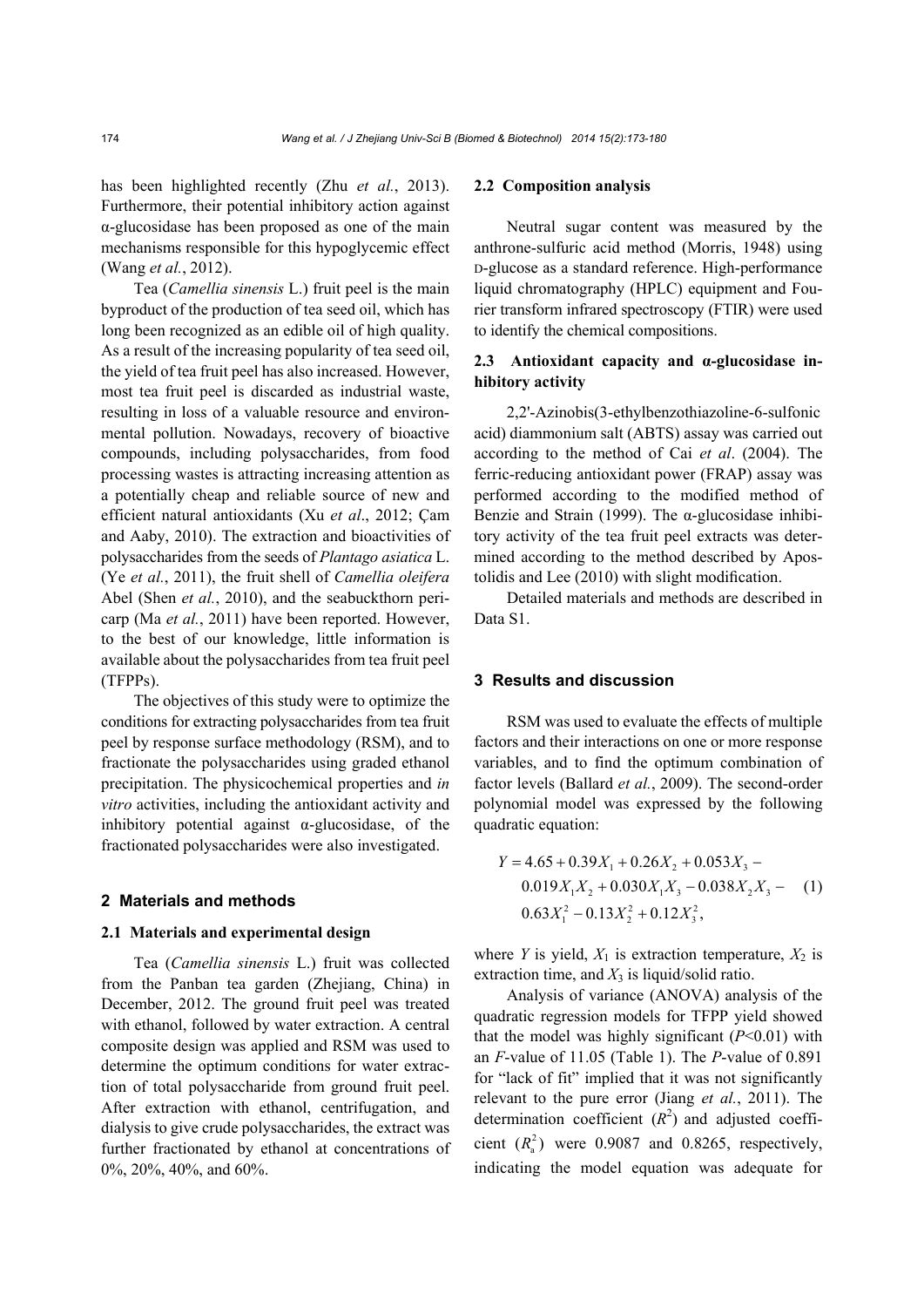predicting the extraction yield of TFPP within the range of experimental variables. The significance of the regression coefficients was examined by *F*-test. Accordingly, the extraction temperature  $(X_1)$ , extraction time  $(X_2)$ , and a quadratic term of extraction temperature  $(X_1^2)$  were significant (*P*<0.01), while other variables were not (*P*>0.05).

**Table 1 ANOVA for the effects of time, temperature, and liquid/solid ratio on TFPP using a quadratic response surface model**

| Source      | SS                   | DF | МS                   | $F$ -value | Pr>F                       |
|-------------|----------------------|----|----------------------|------------|----------------------------|
| Model       | 4.370                | 9  | 0.490                |            | 11.050 0.0004 <sup>a</sup> |
| $X_1$       | 1.520                | 1  | 1.520                | 34.700     | $0.0002^a$                 |
| $X_2$       | 0.670                | 1  | 0.670                | 15.260     | $0.0029$ <sup>a</sup>      |
| $X_3$       | 0.028                | 1  | 0.028                | 0.640      | 0.4421                     |
| $X_1X_2$    | $2.846\times10^{-3}$ | 1  | $2.846\times10^{-3}$ | 0.065      | 0.8041                     |
| $X_1X_3$    | $7.268\times10^{-3}$ | 1  | $7.268\times10^{-3}$ | 0.170      | 0.6926                     |
| $X_2X_3$    | 0.012                | 1  | 0.012                | 0.270      | 0.6148                     |
| $X_1^2$     | 1.110                | 1  | 1.110                |            | $25.270 \cdot 0.0005^a$    |
| $X^2$       | 0.050                | 1  | 0.050                |            | 1.130 0.3122               |
| $X_3^2$     | 0.042                | 1  | 0.042                | 0.960      | 0.3497                     |
| Residual    | 0.440                | 10 | 0.044                |            |                            |
| Lack of fit | 0.100                | 5  | 0.021                | 0.310      | 0.8901                     |
| Pure error  | 0.340                | 5  | 0.067                |            |                            |
| Cor total   | 4.800                | 19 |                      |            |                            |

<sup>a</sup> $P$ <0.05. SS: sum of square; DF: degree of freedom; MS: mean square;  $X_1$ : extraction temperature;  $X_2$ : extraction time;  $X_3$ : liquid/ solid ratio

Fitted response surface plots for the model were established, with the shape of the contour plots indicating the significance of interactions between variables. A circular contour plot suggests that the interaction between the related variables is negligible, while an elliptical contour plot indicates that interaction is significant (Muralidhar *et al.*, 2001). The response surface plots and contour plots (Fig. 1) were generated using Design-Expert, and describe the interaction between extraction time and temperature on TFPP yield under a constant liquid/solid ratio of 20 (v/w). Solid-liquid extraction is a mass transport phenomenon in which solid contained in a matrix migrates into a solvent brought into contact with the matrix (Shi *et al.*, 2005). Corrales *et al.* (2009) hypothesized that the extraction temperature affects the mass transport phenomenon by inducing changes in diffusion coefficients. In this study, both the extraction time and extraction temperature had a significant impact on yields. A slight increase in the TFPP yield was observed with a longer extraction time. The peak yield of TFPP was reached around 75 °C, and higher or lower temperatures led to an inferior output.



**Fig. 1 Response surface plots of yield of total polysaccharides as affected by extraction time and extraction temperature**  Liquid/solid ratio was set to 20  $(v/w)$ 

Based on the model, the optimum extraction conditions for the maximum predicted yield of TFPPs  $(4.98\%)$  were a liquid/solid ratio of 20 (v/w), an extraction time of 90 min, and an extraction temperature of 70 °C. The yield of polysaccharides extracted from the fruit peel was considerably higher than that extracted from seeds of *Plantago asiatica* L. (2.47%) (Ye *et al.*, 2011) and lower than that extracted from seeds of *Arachis hypogaea* (8.28%) (Shen *et al.*, 2010), indicating that tea fruit peel could be used as a resource for development of polysaccharide-enriched extracts.

The crude TFPP was further fractionated using ethanol at concentrations of 0%, 20%, 40%, and 60%. The chemical compositions of the fractionated TFPPs are presented in Table 2. Notably, TFPP-Crude contained the most protein (14.25%) and uronic acid (68.96%). TFPP-60 had the highest content of neutral sugar (23.00%), but the lowest content of uronic acid (46.42%). Monosaccharide composition analyzed by HPLC (Fig. 2) revealed that all the fractions contained seven monosaccharides (rhamnose, mannose, glucose, galactose, arabinose, xylose, and fucose) with different molar ratios. The TFPPs were a kind of seromucoid multi-mixture composed of multiple components (Table 2 and Fig. 2), which may create differences in primary or even high level structure, and affect their bioactivities (Srivastava and Kulshreshtha, 1989).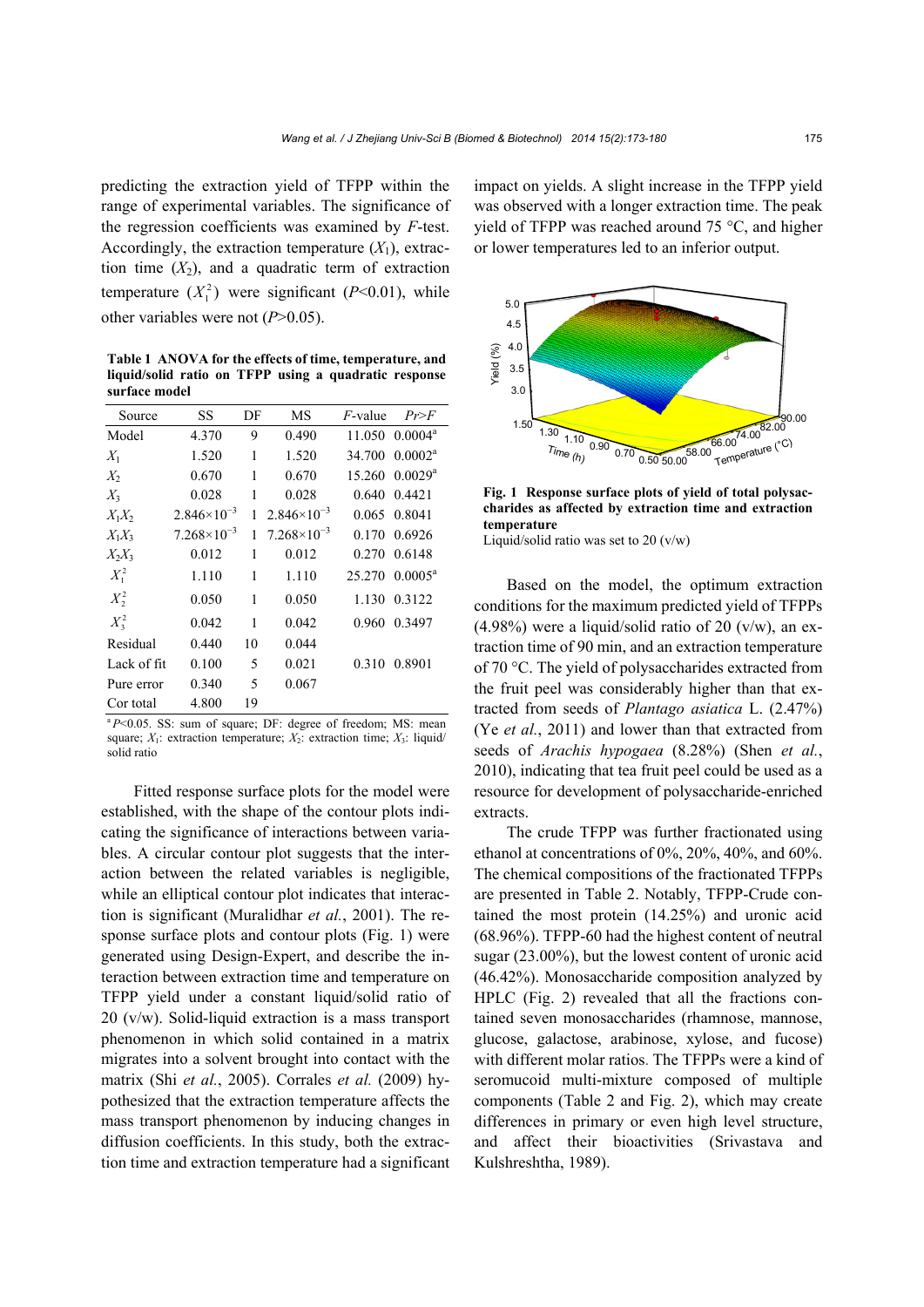| Sample     | Yield $(\% )$                  |      | Protein $(\% )$              |      | Neutral sugar $(\% )$             |                               | Uronic acid $(\% )$           |
|------------|--------------------------------|------|------------------------------|------|-----------------------------------|-------------------------------|-------------------------------|
| TFPP-Crude | $1.07 \pm 0.21$ <sup>e</sup>   |      | $14.25 \pm 0.11^a$           |      | $15.69 \pm 0.52^b$                | $68.96 \pm 2.25^{\text{a}}$   |                               |
| TFPP-0     | $69.16 \pm 0.35$ <sup>a</sup>  |      | $13.27 \pm 0.09^b$           |      | $12.07 \pm 0.49$ <sup>c</sup>     | $65.52 \pm 1.12^b$            |                               |
| TFPP-20    | $4.00 \pm 0.02$ <sup>d</sup>   |      | $3.62 \pm 0.11^e$            |      | $11.74 \pm 2.79$ <sup>c</sup>     | $56.31 \pm 0.34$ <sup>c</sup> |                               |
| TFPP-40    | $14.80 \pm 0.19^b$             |      | $6.29 \pm 0.06$ <sup>c</sup> |      | $13.65 \pm 0.34$ <sup>bc</sup>    |                               | $51.72 \pm 2.08$ <sup>d</sup> |
| TFPP-60    | $12.04 \pm 0.04$ <sup>c</sup>  |      | $5.68 \pm 0.02$ <sup>d</sup> |      | $23.00 \pm 0.12^a$                |                               | $46.42 \pm 1.09$ <sup>e</sup> |
| Sample     | Rhamnose $(\%)$ Mannose $(\%)$ |      | Glucose $(\%)$               |      | Galactose $(\%)$ Arabinose $(\%)$ | $Xylose (\%)$                 | Fucose $(\% )$                |
| TFPP-Crude | 1.03                           | 0.66 | 0.54                         | 2.25 | 1.63                              | 0.19                          | 3.70                          |
| TFPP-0     | 1.17                           | 0.84 | 0.77                         | 1.72 | 1.15                              | 0.22                          | 4.13                          |
| TFPP-20    | 0.12                           | 0.38 | 0.09                         | 1.51 | 0.91                              | 0.54                          | 6.45                          |
| TFPP-40    | 0.07                           | 1.03 | 0.36                         | 3.21 | 1.91                              | 0.24                          | 3.19                          |
| TFPP-60    | 0.27                           | 0.84 | 0.96                         | 2.86 | 3.07                              | 0.44                          | 1.56                          |

**Table 2 Chemical compositions of fractionated TFPPs**

a<sup>+e</sup> Means (±SD) with the same letter are not significantly different (*P*>0.05). The yield of TFPP is expressed as dried weight percent; the compositions of protein, neutral sugar, and uronic acid are expressed as weight percent; and the others are expressed as mole percent



**Fig. 2 HPLC chromatograms of monosaccharides in neutral sugars of the isolated TFPPs**  (a) Standard mixture; (b) TFPP-Crude; (c) TFPP-0; (d) TFPP-20; (e) TFPP-40; (f) TFPP-60. Peak 1: rhamnose; Peak 2: mannose; Peak 3: glucose; Peak 4: galactose; Peak 5: arabinose; Peak 6: xylose; Peak 7: fucose

FTIR is typically used for the qualitative measurement of organic functional groups, especially O–H, N–H, and C=O (Qian *et al.*, 2009). All four polysaccharides demonstrated absorption near 3400 and 3930 cm<sup>-1</sup>, the stretching vibration regions of O–H and saturated C–H, respectively (Fig. 3). The prominent absorption bands of the four polysaccharides in the range 1000–1200  $\text{cm}^{-1}$  suggested that they all had a pyranose ring (Ding *et al.*, 2010). A stretching peak appeared at around  $1620 \text{ cm}^{-1}$  with a weak peak at around  $1418 \text{ cm}^{-1}$ , suggesting the presence of carboxyl groups. A small absorption peak at about 890 cm<sup>-1</sup> could be associated with β-glycoside linkages between the sugar units. This may suggest that the TFPPs belong to β-type heteropolysaccharides with a pyran group. However, a difference that appeared at nearly 1500  $\text{cm}^{-1}$  (Figs. 3a and 3b) was the absorption of the stretching vibration of C=O, indicating the existence of uronic acid, which strengthened our conclusion from the results in Table 2 that TFPP-Crude and TFPP-0 contained the most uronic acid.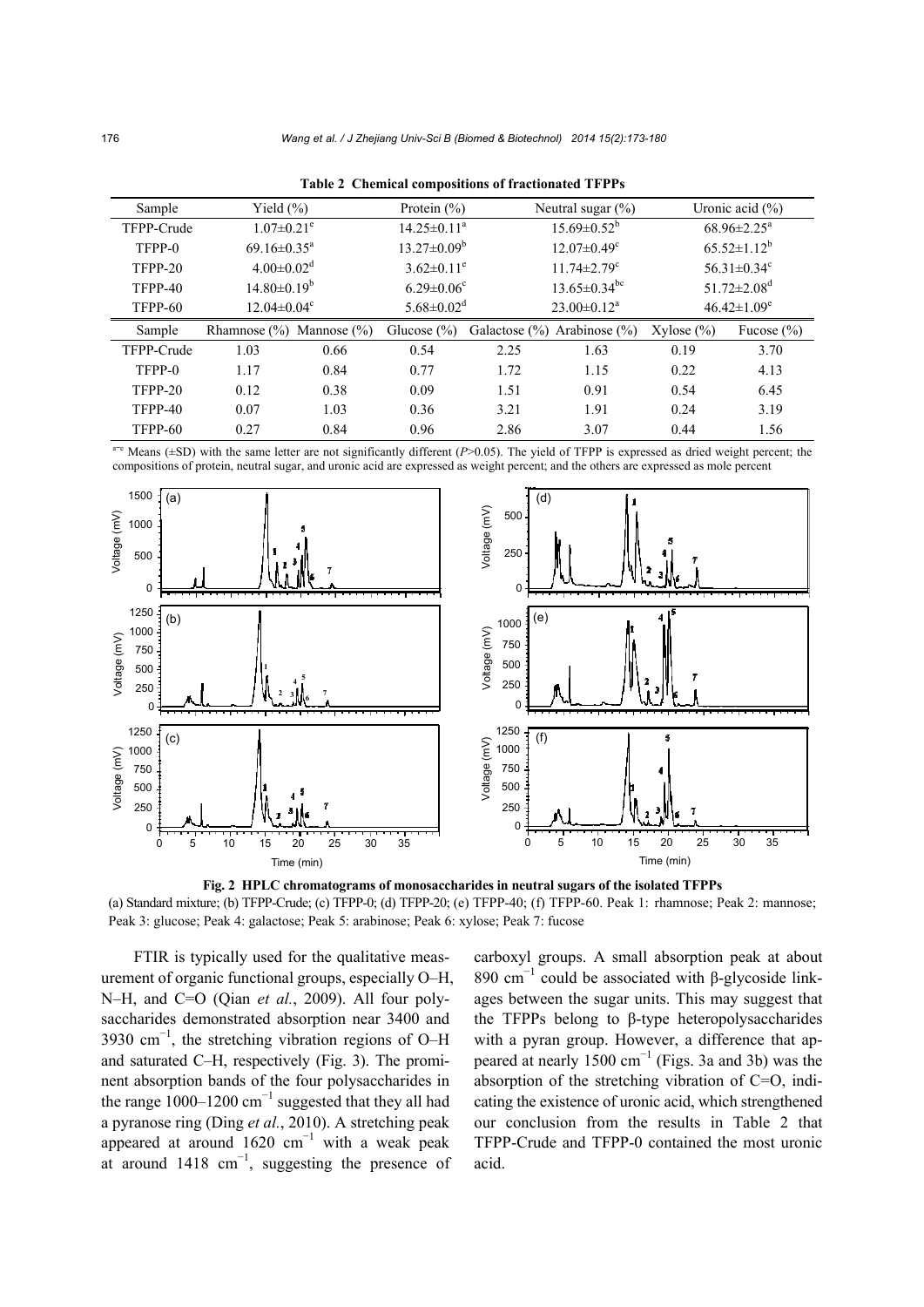

**Fig. 3 FTIR spectra of TFPP-Crude (a), TFPP-0 (b), TFPP-20 (c), TFPP-40 (d), and TFPP-60 (e)**

The ABTS assay is often used in evaluating the total antioxidant ability of single compounds or complex mixtures from various plants, where an electron transfer process is involved (Huang *et al.*, 2008). In the present study, the scavenging ability of the TFPPs on ABTS free radicals was determined (Fig. 4a). The scavenging ability of the TFPPs correlated positively with their increasing concentrations, but was significantly weaker than that of butylated hydroxytoluene (BHT). At a concentration of 1000 μg/ml, the order of scavenging abilities of all tested samples was: TFPP-Crude (90.72%)>BHT (87.55%)>TFPP-0 (77.68%)> TFPP-60 (53.81%)>TFPP-40 (44.27%)>TFPP-20 (35.67%). The results suggest that the TFPPs had a strong scavenging activity on ABTS. Also, as the ABTS model can be used to assess the scavenging activity for both polar and non-polar samples (Kaviarasan *et al.*, 2007), the strong scavenging activity of TFPP-Crude might be attributable to its total content of protein, neutral sugar, and uronic acid (98.90% TFPP-Crude, 90.86% TFPP-0, 75.10% TFPP-60, 71.67% TFPP-20, and 71.66% for TFPP-40).

FRAP measures the antioxidant effect of substances in the reaction medium by their reducing ability, which is considered as the ability of a natural antioxidant to donate electrons (Shi *et al.*, 2009). The metal chelating activity of polysaccharides increased with increasing concentrations used in the test (Fig. 4b). The chelating ability decreased in the order BHT> TFPP-60>TFPP-40>TFPP-Crude>TFPP-20>TFPP-0 at the concentration of 1000 μg/ml. The results suggest that the TFPPs had a strong reducing ability on FRAP, and that the strong reducing ability of TFPP-60 might be attributable to its high content of neutral sugar.

It has been recognized that metal chelating ability could be involved in antioxidant activity and may affect other functions that contribute to antioxidant activity. The antioxidant activity of plant polysaccharides may be influenced by lots of factors, such as their structure, molecular weight, and chemical composition (Chen *et al.*, 2008). For example, hydroxyl groups of monosaccharides in a polysaccharide are considered to be a significant factor in affecting free radical scavenging ability, due to their potential to donate hydrogen (Tian *et al.*, 2011). Many studies have revealed that oxidative stress is associated with a wide range of diseases (Finkel and Holbrook, 2000;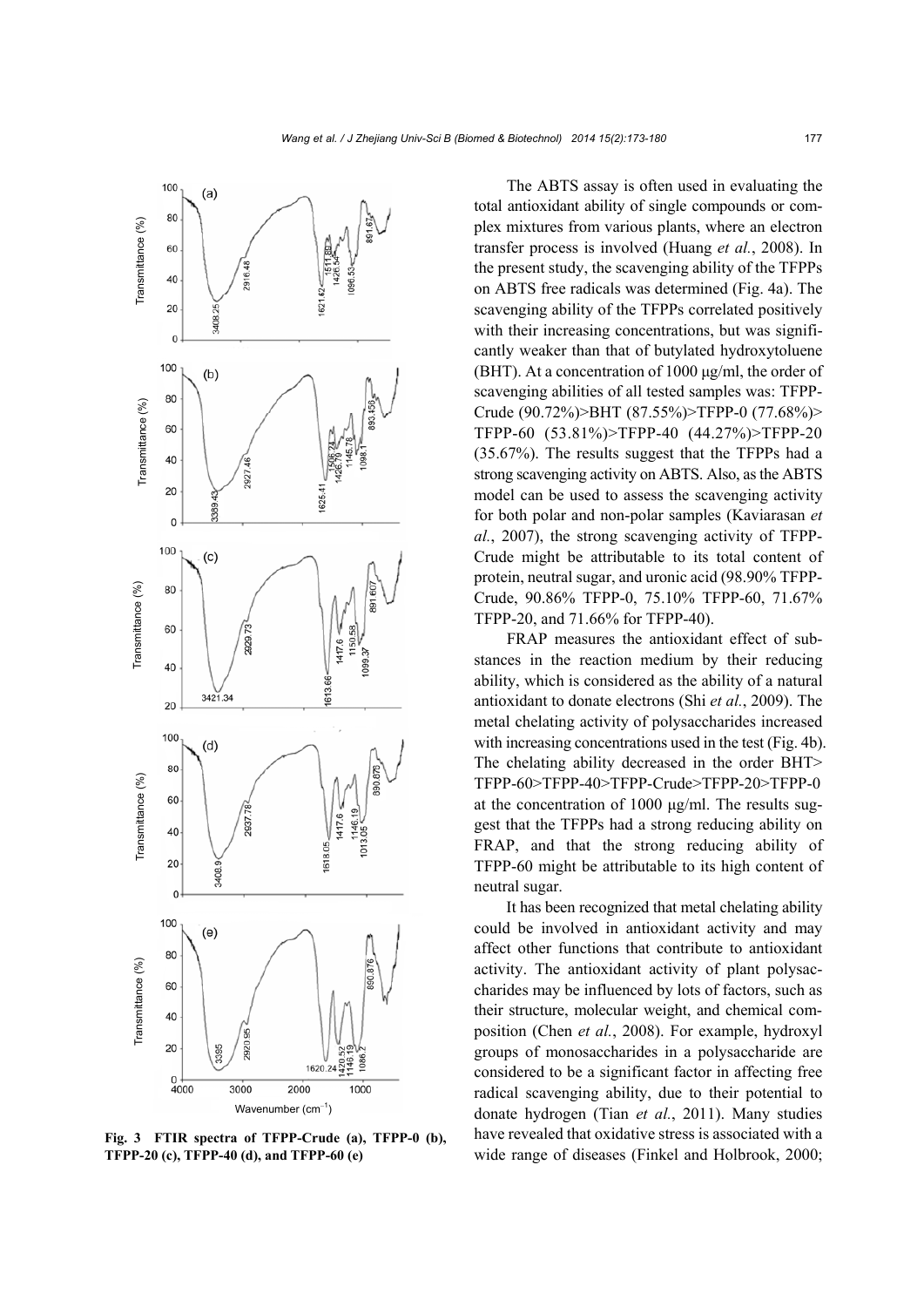Rains and Jain, 2011). Thus, the antioxidant activity of bioactive compounds can be considered as an important index by which their potential benefits for human health can be evaluated (Wang *et al*., 2011). The chelating effect of TFPPs on ferrous ions may to some extent affect the other activities of scavenging free radicals to protect organisms against oxidative damage (Ye *et al.*, 2011).



**Fig. 4 Antioxidant activities of TFPPs evaluated by ABTS (a) and FRAP (b) assays**  Data are expressed as mean±SD (*n*=3)

α-Glucosidase, a key enzyme for carbohydrate digestion, has been recognized as a therapeutic target for modulation of postprandial hyperglycemia, the earliest metabolic abnormality in type 2 DM (Krentz and Bailey, 2005). Previous reports have shown that polysaccharides from a wide range of food or medical plant sources could be effective  $\alpha$ -glucosidase inhibitors (Kwon *et al.*, 2008; Shibano *et al.*, 2008; Kim *et al.*, 2010). In this study, the inhibitory effects of TFPPs on α-glucosidase were investigated. All four TFPPs exhibited much stronger inhibitory effects on α-glucosidase than did acarbose at a concentration higher than 250 μg/ml (Fig. 5). The  $\alpha$ -glucosidase inhibitory effect of TFPP-0 increased rapidly from 61.0% to 93.8% as the concentration increased from 62.5 to 500.0 μg/ml. The half maximal inhibitory concentration  $(IC_{50})$  values of TFPP-40, TFPP-60, TFPP-20, and acarbose estimated from Fig. 5 were 126.9, 452.5, 483.3, and 870.2 μg/ml, respectively. This indicates that the inhibition effects of TFPPs on α-glucosidase were notably better than that of acarbose. TFPP-0 showed the strongest inhibition of α-glucosidase, with a maximum of 97%, which was mainly attributable to its high contents of protein and uronic acid (Table 2). Our results indicated that TFPPs could act as both antioxidants and  $\alpha$ -glucosidase inhibitors, and have potential to be used in the prevention of type 2 DM. Further studies on the inhibitory effect of TFPPs on α-glucosidase in *in vivo* models are in progress.



**Fig. 5 Inhibition of α-glucosidase by TFPPs**  Data are expressed as mean±SD (*n*=3)

Based on the results obtained, we conclude that tea fruit peel is a potentially valuable renewable bioresource for the development of polysaccharide antioxidants. TFPPs were found to be acid protein-bound heteropolysaccharides, and not only to possess remarkable scavenging activity on ABTS and reducing activity, but also to exhibit excellent inhibitory potential against α-glucosidase *in vitro.* Protein, neutral sugar, and uronic acid are suggested to have at least some positive effects on the biological behavior of TFPPs. Further studies on the purified TFPPs should be carried out to help illustrate more clearly the structure/activity relationship of the polysaccharides.

## **Compliance with ethics guidelines**

Yue-fei WANG, Jie WANG, Jing WU, Ping XU, Yi-qi WANG, Jun-jie GAO, and Danielle HOCHSTETTER declare that they have no conflict of interest.

This article does not contain any studies with human or animal subjects performed by any of the authors.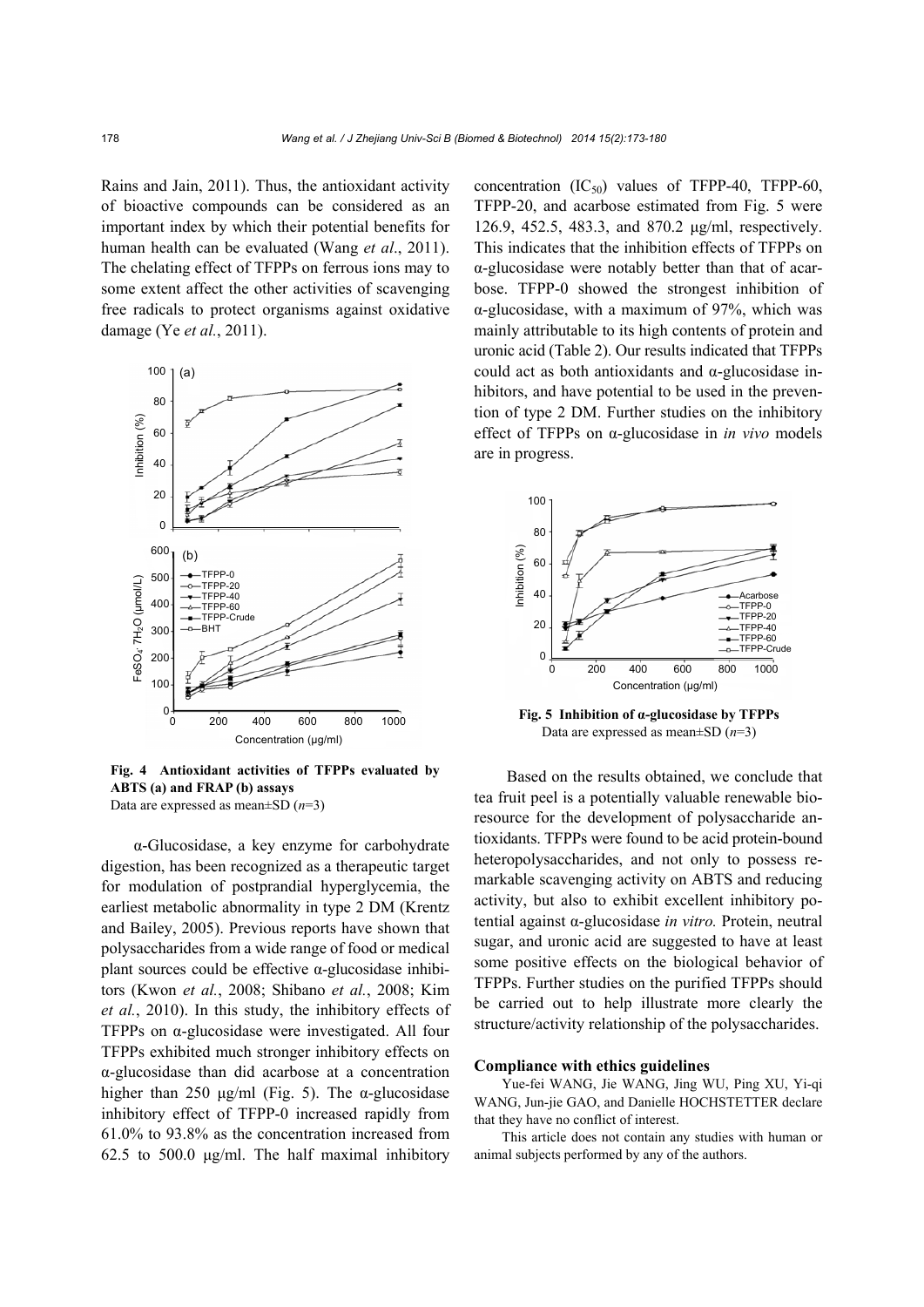### **References**

- Apostolidis, E., Lee, C., 2010. *In vitro* potential of *Ascophyllum nodosum* phenolic antioxidant-mediated α-glucosidase and α-amylase inhibition. *J. Food Sci.*, **75**(3): H97-H102. [doi:10.1111/j.1750-3841.2010.01544.x]
- Ballard, T.S., Mallikarjunan, P., Zhou, K., *et al*., 2009. Optimizing the extraction of phenolic antioxidants from peanut skins using response surface methodology. *J. Agric. Food Chem.*, **57**(8):3064-3072. [doi:10.1021/jf803 0925]
- Benzie, I.F.F., Strain, J.J., 1999. Ferric reducing/antioxidant power assay: direct measure of total antioxidant activity of biological fluids and modified version for simultaneous measurement of total antioxidant power and ascorbic acid concentration. *Meth. Enzymol.*, **299**:15-27. [doi:10.1016/ S0076-6879(99)99005-5]
- Cai, Y., Luo, Q., Sun, M., *et al*., 2004. Antioxidant activity and phenolic compounds of 112 traditional Chinese medicinal plants associated with anticancer. *Life Sci.*, **74**(17): 2157-2184. [doi:10.1016/j.lfs.2003.09.047]
- Çam, M., Aaby, K., 2010. Optimization of extraction of apple pomace phenolics with water by response surface methodology. *J. Agric. Food Chem.*, **58**(16):9103-9111. [doi:10.1021/jf1015494]
- Chen, H.X., Zhang, M., Qu, Z.S., *et al*., 2008. Antioxidant activities of different fractions of polysaccharide conjugates from green tea (*Camellia sinensis*). *Food Chem.*, **106**(2):559-563. [doi:10.1016/j.foodchem.2007. 06.040]
- Chen, Y.G., Shen, Z.J., Chen, X.P., 2009. Evaluation of free radicals scavenging and immunity-modulatory activities of Purslane polysaccharides. *Int. J. Biol. Macromol.*, **45**(5):448-452. [doi:10.1016/j.ijbiomac.2009.07.009]
- Corrales, M., García, A.F., Butz, P., *et al*., 2009. Extraction of anthocyanins from grape skins assisted by high hydrostatic pressure. *J. Food Eng.*, **90**(4):415-421. [doi:10.1016/j. jfoodeng.2008.07.003]
- Ding, X., Tang, J., Cao, M., *et al*., 2010. Structure elucidation and antioxidant activity of a novel polysaccharide isolated from *Tricholoma matsutake*. *Int. J. Biol. Macromol.*, **47**(2):271-275. [doi:10.1016/j.ijbiomac.2010. 04.010]
- Finkel, T., Holbrook, N.J., 2000. Oxidants, oxidative stress and the biology of ageing. *Nature*, **408**:239-247. [doi:10. 1038/35041687]
- Grice, H.C., 1988. Safety evaluation of butylated hydroxyanisole from the perspective of effects on forestomach and oesophageal squamous epithelium. *Food Chem. Toxicol.*, **26**(8):717-723. [doi:10.1016/0278- 6915(88)90072-5]
- Huang, S.S., Huang, G.J., Ho, Y.L., *et al*., 2008. Antioxidant and antiproliferative activities of the four *Hydrocotyle* species from Taiwan. *Bot. Stud.*, **49**(4):311-322.
- Jiang, C.X., Wang, M.C., Liu, J., *et al*., 2011. Extraction, preliminary characterization, antioxidant and anticancer activities *in vitro* of polysaccharides from *Cyclina*

*sinensis*. *Carbohyd. Polym.*, **84**(3):851-857. [doi:10. 1016/j.carbpol.2010.11.027]

- Kaviarasan, S., Naik, G.H., Gangabhagirathi, R., *et al*., 2007. *In vitro* studies on antiradical and antioxidant activities of fenugreek (*Trigonella foenum graecum*) seeds. *Food Chem.*, **103**(1):31-37. [doi:10.1016/j.foodchem.2006.05. 064]
- Kim, J.S., Kwon, Y.S., Chun, W.J., *et al*., 2010. *Rhus verniciflua* Stokes flavonoid extracts have anti-oxidant, anti-microbial and α-glucosidase inhibitory effect. *Food Chem.*, **120**(2):539-543. [doi:10.1016/j.foodchem.2009. 10.051]
- Krentz, A.J., Bailey, C.J., 2005. Oral antidiabetic agents. *Drugs*, **65**(3):385-411. [doi:10.2165/00003495-20056 5030-00005]
- Kwon, Y.I., Apostolidis, E., Shetty, K., 2008. *In vitro* studies of eggplant (*Solanum melongena*) phenolics as inhibitors of key enzymes relevant for type 2 diabetes and hypertension. *Bioresour. Technol.*, **99**(8):2981-2988. [doi:10.1016/j. biortech.2007.06.035]
- Lin, C.L., Wang, C.C., Chang, S.C., *et al*., 2009. Antioxidative activity of polysaccharide fractions isolated from *Lycium barbarum* Linnaeus. *Int. J. Biol. Macromol.*, **45**(2): 146-151. [doi:10.1016/j.ijbiomac.2009.04.014]
- Ma, X.F., Li, H.Y., Wang, F., *et al*., 2011. Separation process and nutrient value analysis of sea buckthom. *Acad. Period. Farm Prod. Process.*, (2):43-45 (in Chinese). [doi:10. 3969/jissn.1671-9646(X).2011.02.012]
- Morris, D.L., 1948. Quantitative determination of carbohydrates with Dreywood's anthrone reagent. *Science*, **107**(2775): 254-255. [doi:10.1126/science.107.2775.254]
- Moskovitz, J., Yim, M.B., Chock, P.B., 2002. Free radicals and disease. *Arch. Biochem. Biophys.*, **397**(2):354-359. [doi:10.1006/abbi.2001.2692]
- Muralidhar, R.V., Chirumamila, R.R., Marchant, R., *et al*., 2001. A response surface approach for the comparison of lipase production by *Candida cylindracea* using two different carbon sources. *Biochem. Eng. J.*, **9**(1):17-23. [doi:10.1016/S1369-703X(01)00117-6]
- Praticò, D., Delanty, N., 2000. Oxidative injury in diseases of the central nervous system: focus on Alzheimer's disease. *Am. J. Med.*, **109**(7):577-585. [doi:10.1016/S0002-9343 (00)00547-7]
- Qian, J.Y., Chen, W., Zhang, W.M., *et al*., 2009. Adulteration identification of some fungal polysaccharides with SEM, XRD, IR and optical rotation: a primary approach. *Carbohyd. Polym.*, **78**(3):620-625. [doi:10.1016/j.carbpol. 2009.05.025]
- Rains, J.L., Jain, S.K., 2011. Oxidative stress, insulin signaling, and diabetes. *Free Radic. Biol. Med.*, **50**(5):567-575. [doi:10.1016/j.freeradbiomed.2010.12.006]
- Shen, J.F., Kang, H.Q., Chen, Y.Q., *et al*., 2010. Polysaccharides from fruit shell of *Camellia oleifera* Abel: extraction and antioxidation activity. *J. Chin. Cereals Oils Assoc.*, **25**(8):51-54 (in Chinese).
- Shi, J., Nawaz, H., Pohorly, J., *et al*., 2005. Extraction of polyphenolics from plant material for functional